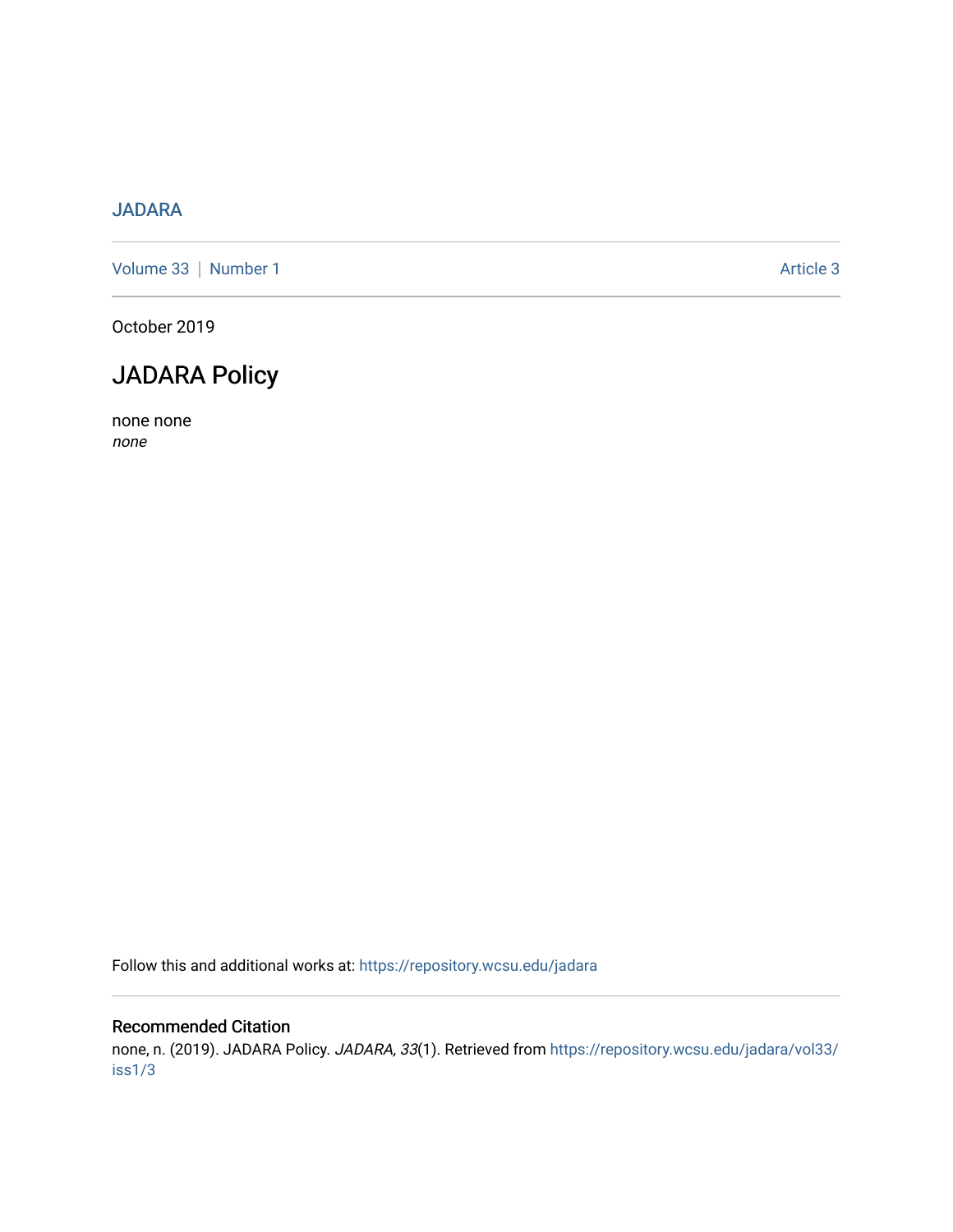# JADARA

### A Journal for

## Professionals

#### Networking for Excellence in

## Service Delivery with

#### Individuals who are Deaf

### or Hard of Hearing

#### **Editors**

Randolph L. Mowry Diane Morton<br>New York University Gallaudet University New York University

#### Associate Editor Gerard G. Walter

National Technical Institute for the Deaf

#### Editorial Review Board

| Nancy Eldredge               | <b>Russell Rosen</b>                         |  |
|------------------------------|----------------------------------------------|--|
| private practice, Tuscon AZ  | Columbia University                          |  |
| <b>Yvette Getch</b>          | John Schroedel                               |  |
| University of Georgia        | University of Arkansas                       |  |
| Irene Leigh                  | Myra Taff-Watson                             |  |
| <b>Gallaudet University</b>  | University of Arkansas at Little Rock        |  |
| Carlotta Lockmiller          | Raymond Trybus                               |  |
| East Central University      | California School of Professional Psychology |  |
| Greg Long                    | McCay Vernon                                 |  |
| Northern Illinois University | private practice, South PonteVedra Beach FL  |  |
| Nancy Long                   | Amatzia Weisel                               |  |
| Northern Illinois University | <b>Tel-Aviv University</b>                   |  |

©byADARA 1999

| <b>VOLUME 33</b> | <b>NUMBER 1</b> | <b>FALL 1999</b> |
|------------------|-----------------|------------------|
|                  |                 |                  |